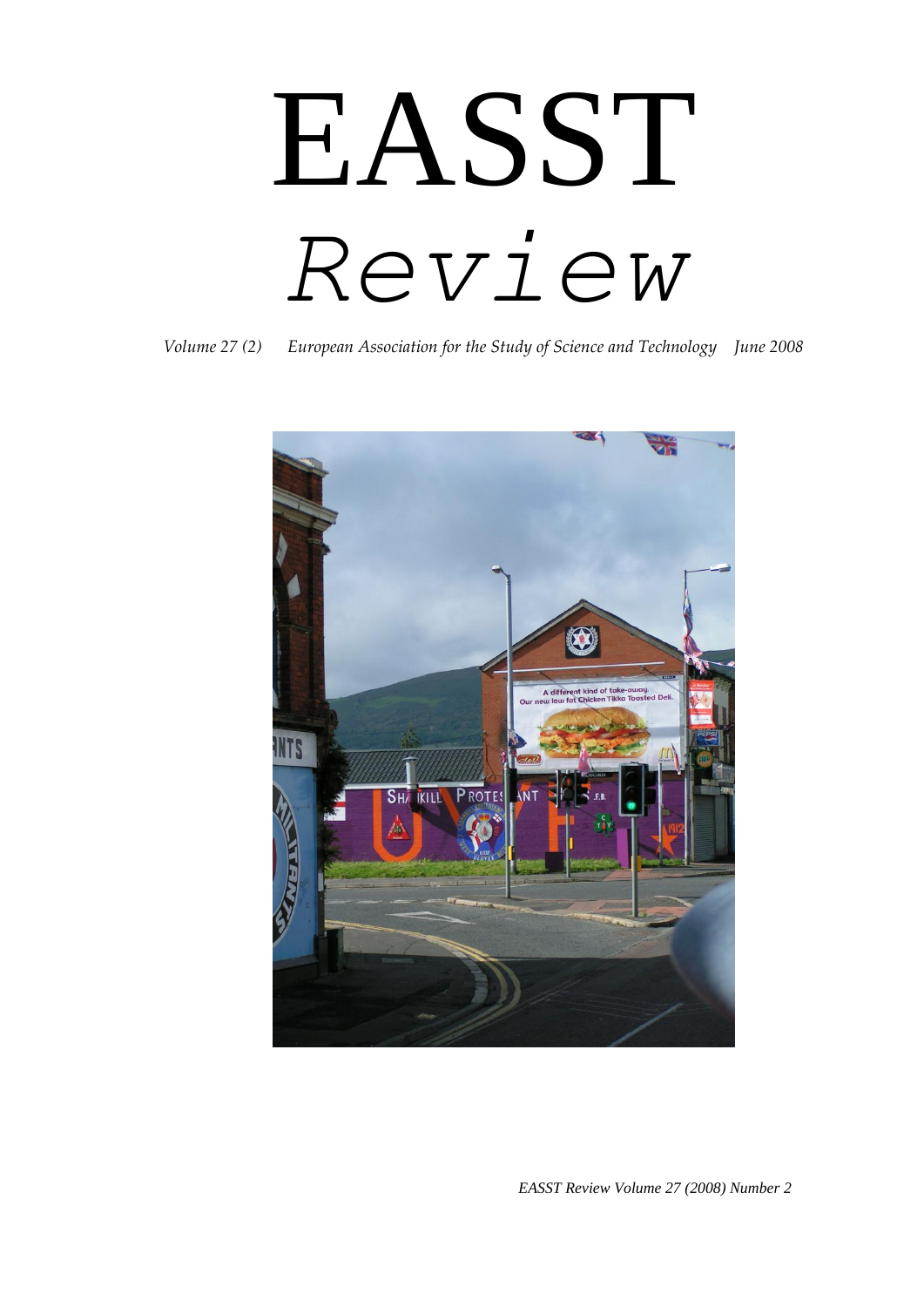*Editor: Ann Rudinow Saetnan Deputy Editor: Richard Rogers Tel:(+47) 73 59 17 86 (Saetnan) (+31) 20 525 3352 (Rogers) email:annrs@svt.ntnu.no rogers@easst.net Membership queries: admin@easst.net EASST Review on the Web: http://www.easst.net*

*Contributing Editors:* 

*Andrew Jamison (University of Aalborg) Harald Rohracher (Graz) Paul Wouters (Virtual Knowledge Studio, Royal Academy of Sciences, Netherlands)* 

*Council of the European Association for the Study of Science and Technology: Marc Audetat (University of Lausanne) Conor Douglas, student member (University of York) Christine Hine, President (University of Surrey) (c.hine@surrey.ac.uk) Reiner Grundmann (Aston University) Erika Mattila (London School of Economics and Political Science) Jessica Mesman (University of Maastricht) Tiago Moreira (Durham University) Fred Steward (Brunel University) Ragna Zeiss (Free University, Amsterdam) Michael Lynch (President of the Society for Social Studies of Science, ex-officio)* 

*EASST's Institutional Members:* 

*Academy of Finland CSISP/Sociology Dept, Goldsmiths College Ecole des Mines, Paris Europäische Akademie, Bad Neuenahr-Ahrweiler Institute for Policy and Practice, University of Newcastle Inter-University Research Center for Technology,Work and Culture, Graz James Martin Institute for Science and Civilization, University of Oxford* 

*Linköping University Norwegian Institute for Studies in Research of Higher Education Research Centre for Social Sciences, University of Edinburgh Science Museum, London University of Bielefeld University of Gothenburg University of Maastricht University of Manchester University of Surrey University of Sussex University of York VTT Group for Technology Studies, Finland Wellcome Trust* 

*EASST Review (ISSN 1384-5160) is published quarterly, in March, June, September and December. The Association's journal was called the EASST Newsletter through 1994.* 

*Subscription: Individual membership fee: EUR 35 annual. Reduced two- and three-year membership available. Students and citizens of East European countries pay reduced rates on applicaton EUR 25/20. Library rate is EUR 40. Please note that subscriptions can also be made through the EASST website.* 

*Member benefits: Travel stipends for Ph.D. students, young scholars and researchers from developing countries are available. Reduced registration rates for EASST events apply.* 

#### *EASST's Past Presidents:*

*Sally Wyatt, 2000-2004; Rob Hagendijk, 1997-2000; Aant Elzinga, 1991-1997; Stuart Blume, 1987-1991; John Ziman, 1983-1986;Peter Weingart, 1982.* 

*EASST Review's Past Editors: Chunglin Kwa, 1991 – 2006; Arie Rip, 1982- 1991; Georg Kamphausen, 1982.*

*cover illustration: "Built environment Belfast: Political, commercial and legal roadsigns" Source: Ann Rudinow Saetnan*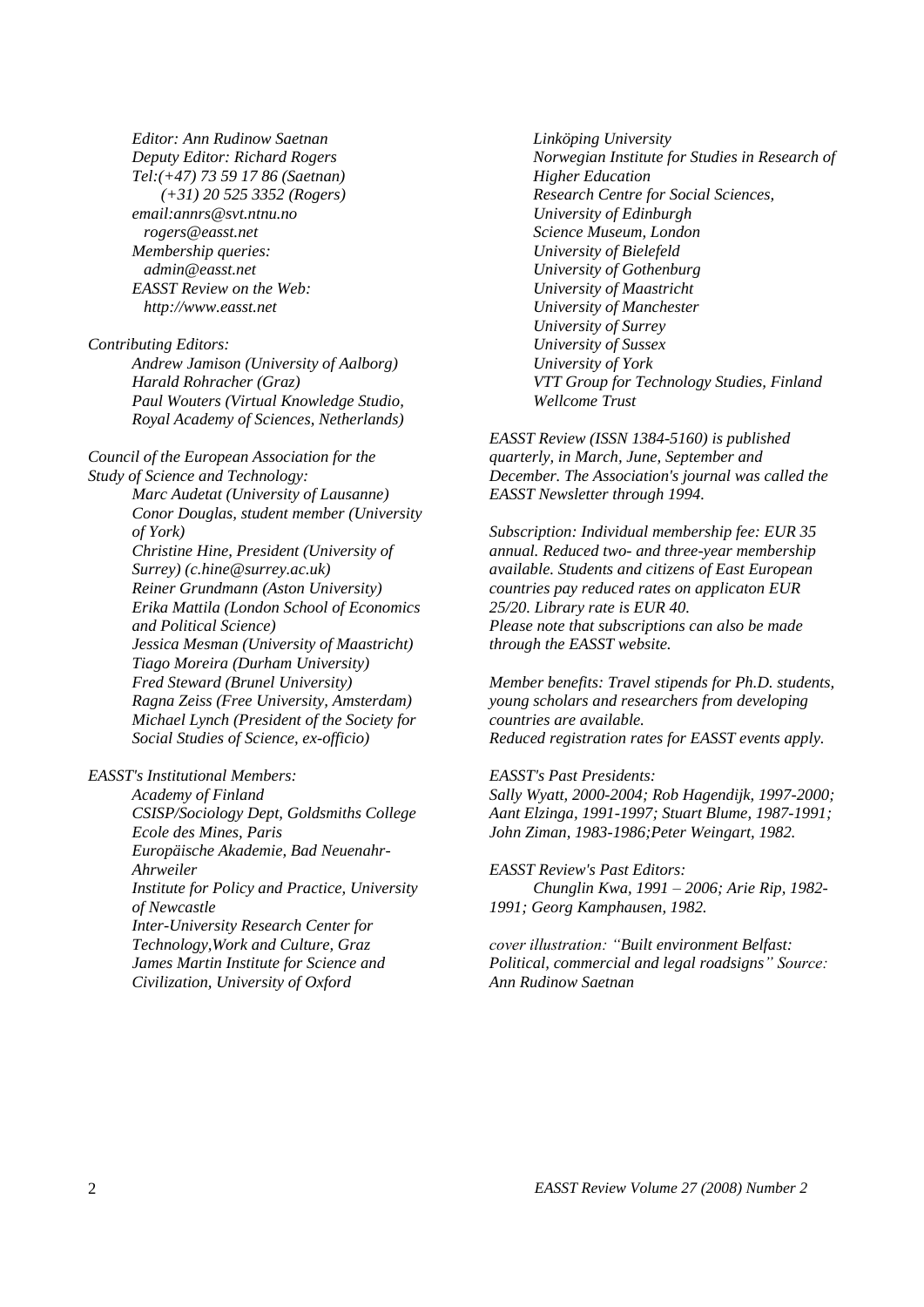## If You Build It, They Will Come *Editorial* by Ann R. Sætnan

This issue is about building. The theme is inspired by several recent events in the life of EASST. One such "inspiration" (you"ll see why the scare quotes) was the "response" to the launch of EASST Review Forums. The plan for the forum is that it will first grow to be a between-meetings virtual meeting place for EASST members. If that proves successful, the next step could be to nurture it into an open review, on-line journal. Such a forum could possibly serve as an on-line review service for one or more of our field"s established hard copy journals, but that remains to be discussed with their respective editors. Alternatively, it might become a new, fully-reviewed, on-line journal in our field. But first, it has to reach "critical mass" as an informal discussion forum. I"m still waiting, and working, for that to happen.

Meanwhile, "members" have come. Virtual members, that is. I was warned of this by a blogger. He said that as soon as I took the site on line, "users" would turn up seeking to link to it. I thought he meant polite requests that I would politely decline. That was naïve of me. These are nonhuman actors, bots. Non-human agents representing hackers and spammers and armies of "Trojans" are besieging the web site daily. Even with software to help me fend off the attacks, I spend up to half an hour every day erasing their muddy footprints so their false names and urls don"t appear in the "most recent member" slot, even though I have so far not been tricked into letting any of them become full members with the right to post texts.

This may sound like an irritating chore, and it is that. But, it is also an intriguing one at times. These bots, non-human though they are, seem to have "personalities" (if I can call it that). Their creators have endowed them with particular strategies for gaining user status. They also appear to have different "interests" in terms of what that status might provide.

For instance, the bots have different selfnaming and form-filling strategies. Some use more or less random strings of letters, such as the wouldbe user "Lwlfrmsc", with the false email address "yxurgose [at] zsdfg.com" (I use [at] here to avoid the word processor automatically converting this to a link. The address is false; the link would go nowhere; nevertheless …). There were many bots (or many attacks by the same bot?) with purported email addresses at "zsdfg.com". There were also

many from a similar random-letter purported ISP called "fhfgsdt.com". It strikes me as funny that these "servers", or user- and server-name generators, have such a strong preference for the more rarely used letters, such as  $z$  and  $q$  – the class of letters that ad-designers have found lend named products a vague sense of scienticity, of hightechiness, or perhaps just a bit of "cool" (see for instance **[http://ittybiz.com/brand-vs-image](http://ittybiz.com/brand-vs-image-what%E2%80%99s-the-difference-anyway/)[what%E2%80%99s-the-difference-anyway/](http://ittybiz.com/brand-vs-image-what%E2%80%99s-the-difference-anyway/)**). Am I supposed to be impressed that such cool, techsay v users want to join?

Also, the bots tend to claim email addresses in "exotic" countries: .ru for Russia, or .cn for China. Again, this has to be taken with a large grain of salt. For one thing, the automatic notification that their membership is pending my approval always comes back as non-deliverable. Furthermore, when I happen to be logged on at the same time as some of these bots and can have the software track their IPaddresses, they generally are located in the US. So again, am I supposed to be impressed, now because such exotic users from faraway places want to join?

One (or more?) bot(s) generating .cn servernames follows a somewhat different naming strategy. Rather than generating more or less random strings of letters, it generates more or less random word pairs: wny [at] pantyhosebirthday.cn is one I recall. Instead of a "1000-monkiespounding-on-typewriters" strategy, this is more like "1000-monkeys-pointing-at-dictionaries". Neither strategy has yet to produce a work of Shakespeare, or a username/email address that appears on the EASST membership list.

Finally, one or more bots appear to follow the rules of the forum by signing on with realistic personal names. For instance, one bot kept trying versions of Alex: AlexEE, AlexEU, AlexEW. This is possibly the same bot that is now attacking with SvetlanaEE, SvetlanaEU and so on. At least I have to take a closer look at those, but only names and/or email addresses that appear in our list of current EASST members will be approved to post. If your name should appear, but with some other email address, I will first send you an email to check that your name is not being misused.

So what do the bot-deployers seem to be hoping to achieve? I can only guess from what appears in their sign-up forms, most of which are pretty obviously generated by the bot programs. The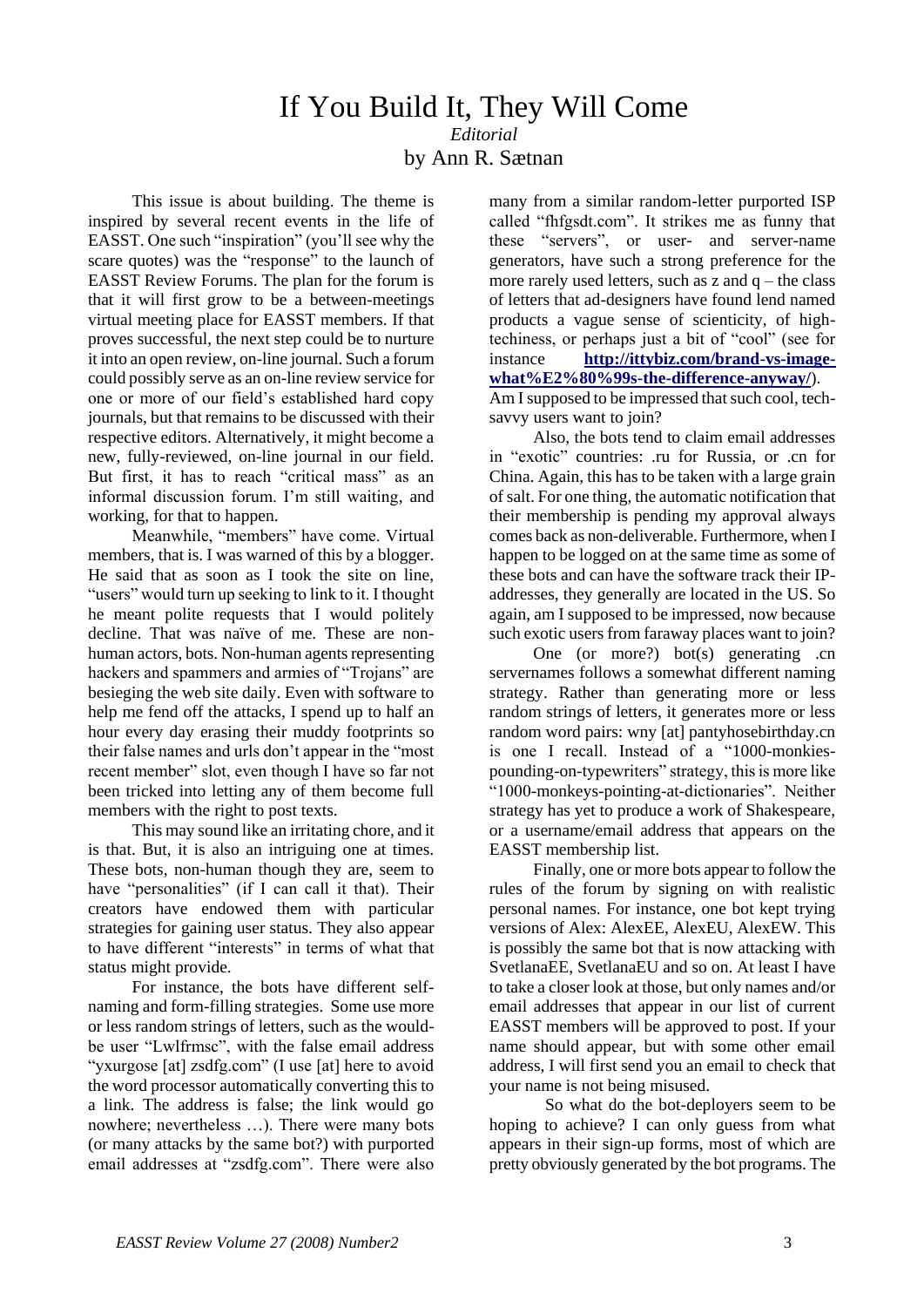.zsdfg bots fill in the rest of the form as well with random letter strings. For instance: "Location: Homiseqd; Occupation: Mucebniv; Interests: Rigomum, Xezisuy". The web site URL on this one seemed more realistic (http colon slash slash pfau.com/continuing-legal-education-bankruptcy), but, like the username and server, non-existant.

Sometimes, however, I think the claimed web site and/or signature text – the text that would have appeared on each post had the bot been admitted as an active user – may reveal the true intentions of the would-be poster. Most of these advertised pornography; Viagra, cialis, or other drugs; music downloads; software downloads; or loans. One particularly persistent bot seemed to be an evangelist, with a bible quotation as his/her/its signature byline.

I hope I am not a prude, and I am certainly an advocate of free speech, but I am going to assume for now that EASST members interested in such products and services are capable of finding them and that these would not be items members will be seeking on the EASST Review forums web site. So far, I have succeeded in blocking the bots out.

So far, however, I have not succeeded in enticing a critical mass of EASST members in. Please do join. Please do become active. Keep up with EASST colleagues and friends. Advertise for reviewers for your latest book. Comment on themes from EASST Review. Be as silly or as serious as you wish (just keep it civil, please). Now that the forum is built, please join in at:

**<http://www1.svt.ntnu.no/forum/easst/index.php>**

# Constructing Trails through the 4S/EASST Joint Meeting, Rotterdam 20-23 August 2008. By Ann Rudinow Sætnan

Also now built and ready for us to move in is the program for the 2008 4S/EASST Joint Meeting, Rotterdam, 20-23 August. And what a monumental structure it is! Twenty-two parallel sessions from Thursday morning til Saturday evening! Have we ever had a meeting, joint or otherwise, this big before?

Given the number of sessions, it strikes me that we may need some sort of handy travel guide to find our way around to just what we each want to see and hear. At the same time, it strikes me that this may be well nigh impossible to provide. Color coded programs? Themed streams? Nah. Any given session, any given paper, can be flexibly interpreted as relevant to a host of potential stream themes. Categorizing them into one stream each would be an injustice. So faced with a program the size of a phone book, I decided to follow the advice of an old "Ma Bell" jingle and "let [my] fingers do the walking." I made several such virtual meanderings through the program, following several of my personal interests each time. Here are a few of the "trails" I have constructed for myself, along with a caveat: This is by no means an exhaustive list of potential trails! Nor is it a recommendation of which trail(s) to construct for your own meeting itineraries. It is merely meant to tickle your curiosity, encourage you to register, and get you to read the

program and start constructing your own trails.

According to Jon Hovland, last year"s 4S meeting buzzword was anything starting with "trans-", especially "transparency". This year I register a growing interest in statistics/mathematics/numbers (e.g. as evidence, accountability, knowledge, interface , pedagogical challenge, risk calculations, …). Since numbers are the focus of my own current research, my first trail is a map of sessions I ought to attend for new perspectives on numbers. By "attend" I mean either whole sessions or drop-ins to catch individual papers, but given the size of the map I obviously won"t be able to attend them all:

#### **Trail map 1: Sessions with news about numbers**.

| 1.1.1: Performing Legitimacy and Efficiency -      |
|----------------------------------------------------|
| Accountability (Infra)Structures as Reinvention of |
| Democracy? I                                       |
| 1.1.2: STS and the Study of Politics I             |
| 1.1.3: Rethinking care and care practices          |
| 1.1.5: Materialities of Learning I                 |
| 1.1.8: Double Move Towards Standardization and     |
| Differentiation in Health Care Practices           |
| 1.1.20: From Interface to In-Your-Face: Numbers    |
| aligned at boundaries.                             |
| 1.2.1: Performing Legitimacy and Efficiency -      |
| Accountability (Infra)Structures as Reinvention of |
| Democracy? II                                      |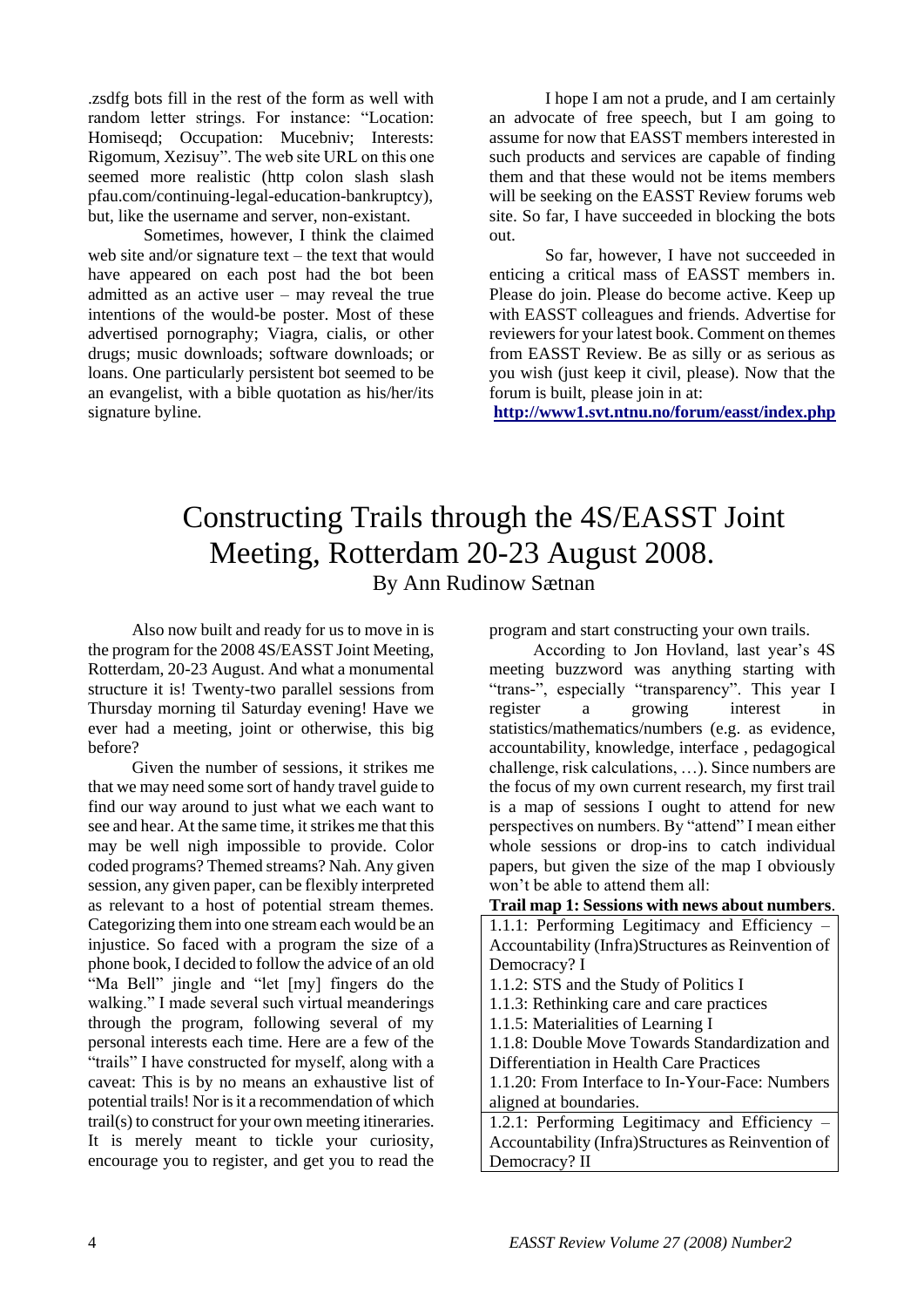| 1.2.3. Modern doctors                                |
|------------------------------------------------------|
| 1.2.21: Japanese risk governance                     |
| 1.3.1: Performing Legitimacy and Efficiency          |
| Accountability (Infra)Structures as Reinvention of   |
| Democracy? III                                       |
| 1.3.6: The Science of Uncertainty and the Art of     |
| Probability: Statistics in medical science           |
| 1.3.19: From Bench to Bedside: The role of           |
| evidence-based medicine II                           |
| 1.4.10: Bringing Technology Back In - The            |
| socioeconomic and institutional repercussions of     |
| technology II                                        |
| 1.4.19: From Bench to Bedside: The role of           |
| evidence-based medicine III                          |
| 2.1.18: Governing by numbers or networks             |
| 2.1.21: Acting with Facts: What happens to facts     |
| when they travel across time, space or communities   |
| of practitioners?                                    |
| 2.2.18: From Bench to Bedside: The role of           |
| evidence-based medicine I                            |
| 2.2.20: From Crime Prevention to Securing            |
| <b>Convictions: Terrains in Legal Expertise</b>      |
| 2.3.7: On methods and politics                       |
| 2.3.20: Rethinking the science/policy nexus          |
| 2.3.21: Tracking the Human: Technologies of          |
| collecting, ordering and comparing, or the problem   |
| of relevant knowledge                                |
| 3.1.1: Governance and Public Policy                  |
| 3.1.13: Towards a Material Sociology of Markets      |
| 3.1.20: Tensions in Standardization I: Stability and |
| change/local and global.                             |
| 3.2.20: Tensions in standardization II: The politics |
| of standards                                         |
| 3.2.21: About methods and normativity                |
| 3.3.20: Tensions in standardization III: Tensions in |
| creating, negotiating and using standards            |
| Regulating Emerging Technologies:<br>3.4.1:          |
| Subpolitics in the Making                            |
| 3.4.14: On Standardizing and Infrastructures         |
|                                                      |
|                                                      |

That should keep me plenty busy, even if I"ve probably missed a few sessions in this draft of the map. I"ll have to redraw it when I get to see the abstracts. But I"m not interested in numbers alone. I also have several other research interests, some intersecting with numbers and some in my mind separate. And, thanks to one of my PhD candidates and to last year"s 4S program, I have a growing curiousity about the intercept of art and science. So I have mapped four further themes or theme clusters – health/medicine (perhaps the biggest "stream" of all), race/gender, surveillance, and art.

**Trail map 2: Sessions on health/medicine**. 1.1.3 Rethinking care and care practices 1.1.6: Regulatory dynamics of therapeutic technologies in the European Union I 1.1.8: Double Move Towards Standardization and Differentiation in Health Care Practices 1.1.9: Ethics as Practice in Health and Medicine I 1.1.15: Public Understanding I 1.1.16: Constructing health and livelihoods locally: a global perspective 1.2.3: Modern doctors 1.2.6: Regulatory dynamics of therapeutic technologies in the European Union II 1.2.8: Learning in Health Care 1.3.3. Health Research 1.3.6: The Science of Uncertainty and the Art of Probability: Statistics in medical science 1.3.8: Care and the Art of Dwelling: Bodies, Technologies and Home 1.3.14: Engagements with Applied Science.: Nutrition, health, Quality Standards, Europe I 1.3.19: From Bench to Bedside: The role of evidence-based medicine II 1.4.1: Sources of stem cell lines: Classifications and the implications for governance. 1.4.2: Risk Governance in newly Industrialized **Country** 1.4.3: modern Diseases 1.4.6: Health and Healthcare – Acting with Methods 1.4.7: Shifting Involvements: Collaboration and Relatedness in Science and Medicine 1.4.8: Different kinds of translation: How genomics challenges health care 1.4.10: Bringing Technology Back In – The socioeconomic and institutional repercussions of technology II 1.4.14: Engagements with Applied Science: Nutrition and Health II 1.4.19: From Bench to Bedside: The role of evidence-based medicine III 1.4.21: The applied politics of deafness: Acting with deaf people in science, technology and medicine 1.4.22: STS Locations: Latin America II 1.5: Subplenary: STS in Pharmaceutical Research 2.1.3: Technology and the perception of risks and diseases I 2.1.5: Health, food, development: Theoretical and empirical analyses 2.1.6: Cardiovaxcular prevention on its travels – from the laboratory to the kindergarten anc back. Please put STS in the overhead locker or under the seat in front of you!

2.1.7: Technology and the state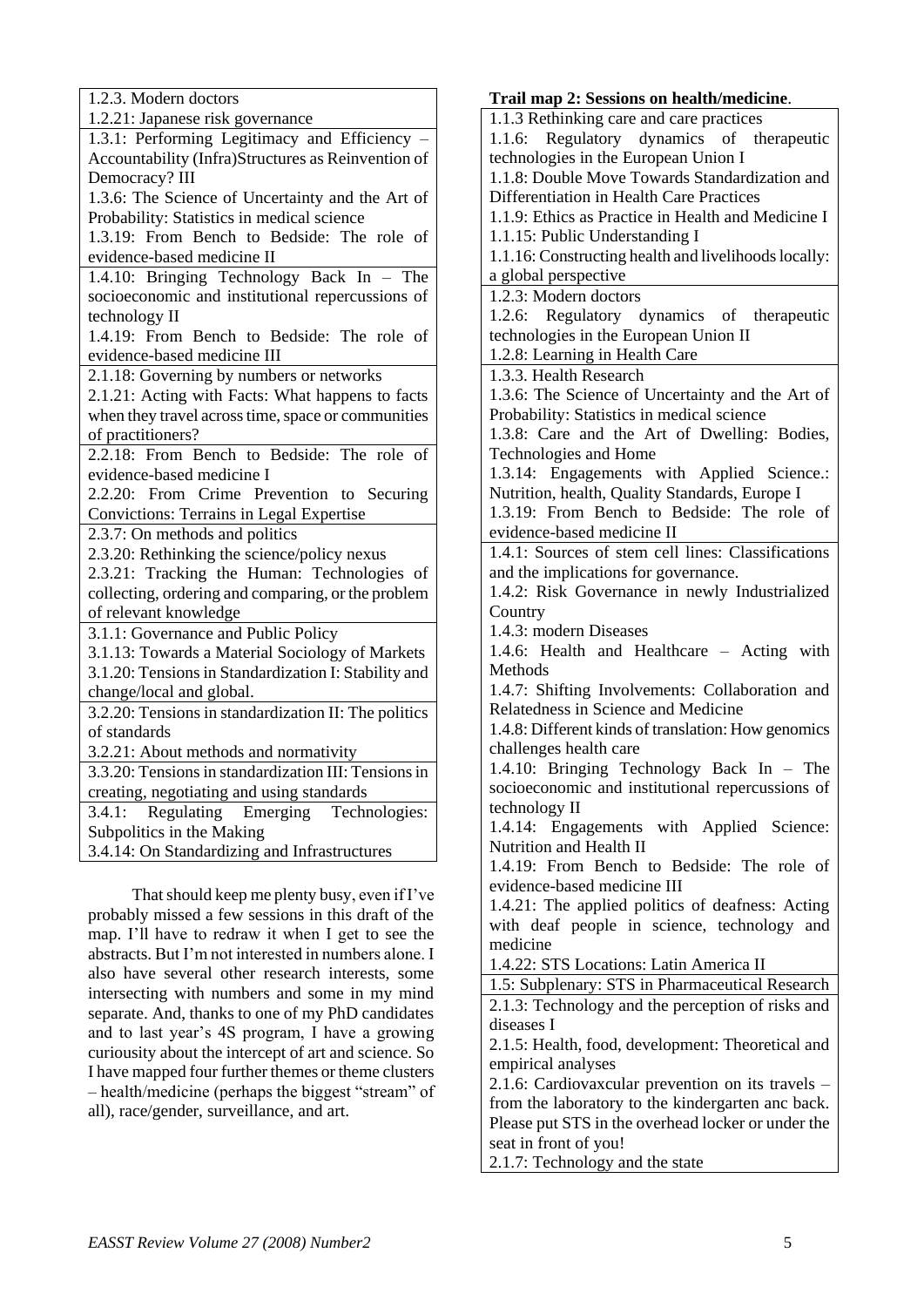2.1.9: Markets for Public Goods I 2.1.10: Co-production of knowledge, actors and social problems 2.1.11: People and technologies mediating health information 2.1.19: Acting with telecare technologies I 2.2.1: Assisted reproductive technologies and new perceptions of the body 2.2.2: Human Technologies: Techniques and Practices from the Social Science 2.2.3: Technology and perception of risks and diseases II 2.2.6: Health Promotion and Prevention Programmes in Practice 2.2.7: Health and Healthcare – Feminist approaches 2.2.16: Acting with Educational Public Television: The talk show as a form of STS intervention 2.2.18: From Bench to Bedside: The role of evidence-based medicine I 2.2.21: Science-making on Shifting Academic Ground 2.3.1: Cultural Constructions and Genetic Discourse 2.3.2: Organizing Responsibilities for New Medical Technologies as a Governance Challenge 2.3.3: Political Perspectives on Globalization in Health Care 2.3.6: Health Promotion and Prevention Programmes in Practice 2.3.9: Markets for Public Goods III 2.3.10: Genetic Testing 2.3.11: People and Technologies Mediating Health Information II 2.3.13: Genetics – Speaking positions and research methods 2.3.19: Acting with Telecare Technologies II 2.3.21: Tracking the Human: Technologies of collecting, ordering and comparing, or the problem of relevant knowledge 3.1.2: Lost (and found) in Transnationalism 3.1.13: Governing multiple tissue economies? Expolring the practices and policies shaping the uses of human tissues and cells in the European Union 3.1.6: Participation in health care I. New ways of assessing technologies 3.1.11: Electronic patient records: some critical perspectives 3.1.18: Science and Globalization 3.2.1: Genetics: Legal aspects 3.2.3: Controversies in Health Care 3.2.6: Participation in Health Care II. Patients as experts 3.2.7: Information Technologies, Imaging & Simulation

3.2.13: Acting with Telecare Technologies III 3.3.3: Biomedical Technologies: Exploring sociopolitical contexts and meanings I 3.3.6: Historical Perspectives on Health Care 3.3.10: Acting with Patient Safety 3.3.13: Postphenomenological Research I 3.4.1: Regulating Emerging Technologies: Subpolitics in the making 3.4.3: Heterogeneous (Id)Entities and Biomedical Technologies: Exploring socio-political meanings 3.4.6: Participation in Health Care III. Differences in citizenship 3.4.8: Visions Meet Expectations: Differences, similarities and relevance for STS III 3.4.19: Mere Iinnovation: Postcolonial and other ruminations on invention and imitation II

## **Trail map 3: Sessions on gender and/or race.**

| $\sim$                                              |
|-----------------------------------------------------|
| 1.4.18: Development and the Materiality of          |
| Technology                                          |
| 2.1.1: Race and Ethnicity                           |
| 2.1.10: Co-Production of Knowledge, Actors and      |
| Social Problems                                     |
| 2.1.12: Gernder Relations and Feminist              |
| Approaches I                                        |
| 2.1.16: Feminist Technology Studies: New            |
| Directions                                          |
| 2.2.1: Assisted Reproductive Technologis and New    |
| Perceptions of the Body                             |
| 2.3.10: Genetic Testing                             |
| 3.1.2: Lost (and found) in Transnationalism         |
| 3.1.16: Rethinking Relationships between Public     |
| Engagement, Participation, and Policy/Non-Policy    |
| Contexts as Sites of Action I                       |
| 3.2.14: Queer Performances/ Gay Desires: Acting     |
| with internet sexualitites                          |
| 3.3.15: (Information) Technology and Gender         |
| 3.4.10: Interventions: Oral life history interviews |
| with women scientists                               |
| 3.4.13: Postphenomenological Research II            |
| 3.4.15: Inclusion and Exclusion                     |
|                                                     |

## **Trail map 4: Sessions on security, surveillance and privacy**

| 1.2.14: Surveillance, Privacy and Law              |
|----------------------------------------------------|
| 2.2.15: Science and Defence                        |
| 2.3.13: Genetics – Speaking positions and research |
| methods                                            |
| 3.2.11: Surveillance Assemblages: STS              |
| perspectives on transparency, surveillance, and    |
| social sorting                                     |
| 3.4.2: STS in Urban Development: Actors,           |
| networks and the remaking of cities                |
|                                                    |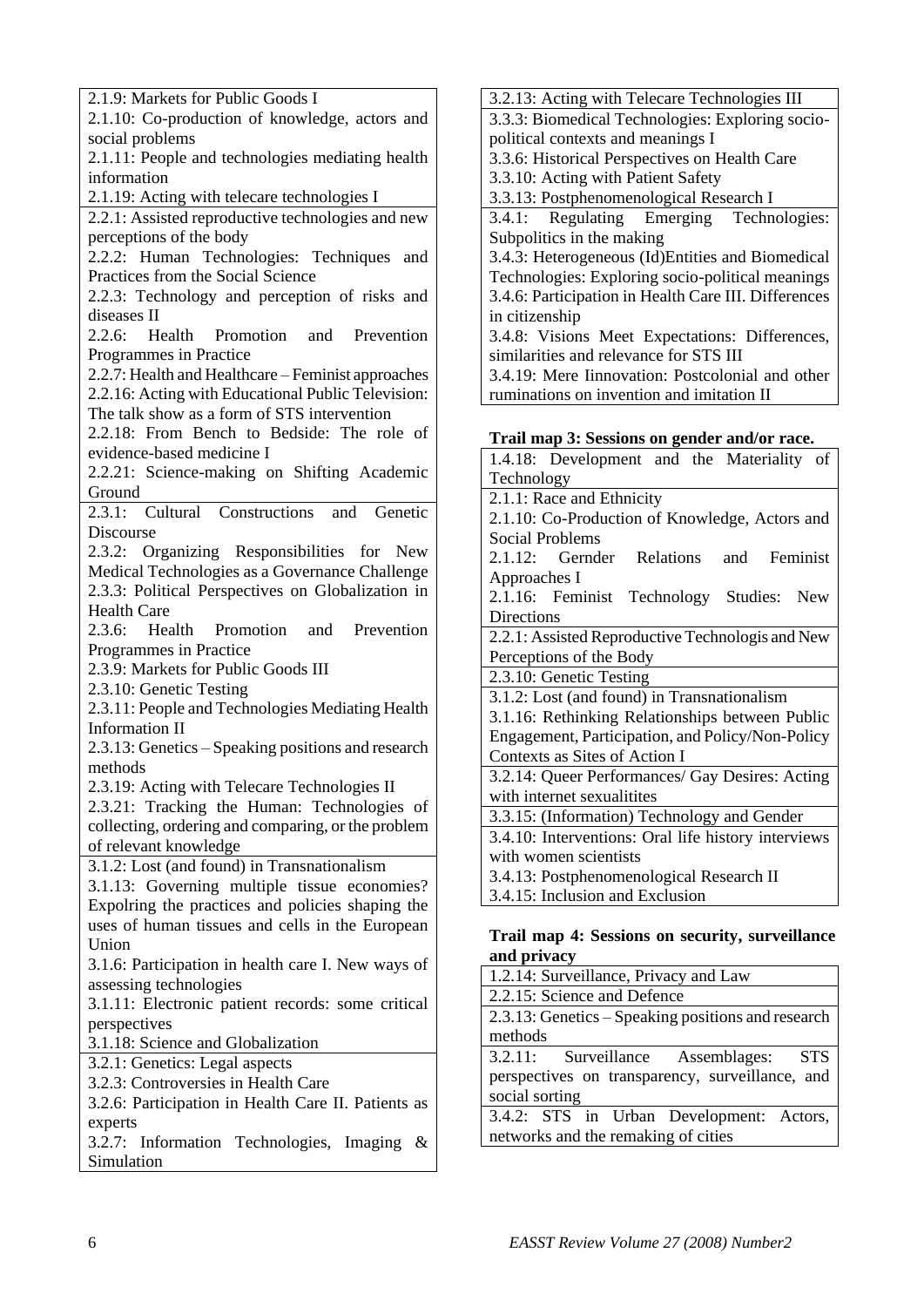## **Trail map 5: Sessions on art in/and/of/vs science**..

| 1.1.13: Future Science, Present Fiction          |
|--------------------------------------------------|
| 1.1.19: Acting with Art                          |
| 2.1.2: Science and Art                           |
| 2.2.17: Understanding Architecture, Accounting   |
| Society I                                        |
| 2.3.14: STS on Art and the Art of STS            |
| 3.1.7: Identity, Culture and Social Order        |
| 3.1.9: Cities I                                  |
| 3.1.10: About Methods                            |
| 3.1.14: Acting with (e-)Governance               |
| 3.1.16: Rethinking Relationships between Public  |
| Engagement, Participation, and Policy/Non-Policy |
| Contexts as Sites of Action I                    |
| 3.2.2: Governing the Urban                       |
| 3.4.13: Postphenomenological Research II         |

This hardly exhausts all the possibilities! There are hundreds of sessions, each of which might be attended with an eye towards any number of aspects of interest. I haven"t yet mapped a trail to catch the latest news on themes like theory or methodology (which, ideally, would encompass the entire program), energy and climate, ICTs, the built environment (theme of this issue) … not to mention innovative sessions such as the Thursday lunch workshop on constructing constructivist expertise.

Some readers may note that the maps appear uneven (and thereby unfair?). In some time slots a given map may be slim or even empty, while in others it is crowded. Those of us who are activists for, say, gender research may critique the organizers for not setting gender as a stream, which might have allowed a more even distribution of the sessions we would wish to attend. I"m not sure this critique would be warranted. Firstly, the unevenness of the maps is in part an artifact of my particular reading of the program. Secondly, as I read the program, it seems that the organizers have dropped streaming altogether, perhaps under the weight of the veritable avalanche of endlessly interpretatively flexible session and paper proposals.

For my part, I think the organizers have done an admirable job. As I read and re-read the program I am increasingly excited about my up-coming trip to Rotterdam in August. I hereby encourage readers to take their own finger-walks through the program. And why not make your own trail maps and share them on EASST Review Discussion Forums at: **[http://www1.svt.ntnu.no/forum/easst/viewtopic.p](http://www1.svt.ntnu.no/forum/easst/viewtopic.php?f=12&t=37) [hp?f=12&t=37](http://www1.svt.ntnu.no/forum/easst/viewtopic.php?f=12&t=37)**

## Building an Environment for Discussing the Built Environment. by Ralf Brand

At the 4S conference in Montreal, many colleagues responded very positively to the idea to better network people with an interest at the intersection of STS and the built environment. Thus encouraged, we decided to give this network a more convenient and manageable platform.

Its spine is a new mailing list called BESTS (Built Environment and STS). Its purpose is not narrowly defined but there is no dearth of ideas. It enables all subscribers to disseminate and receive information about new projects, publications, job adverts, events, guest lectures, conferences, workshops etc. to like-minded peers (currently 120+ people). BESTS is currently moderated by Ralf Brand and Liam Sharratt at the Manchester Architecture Research Centre at the University of Manchester, UK.

There are three ways to subscribe to the BESTS mailing list:

1)With a few clicks at <**[www.jiscmail.ac.uk/bests](https://mail.ad.svt.ntnu.no/exchange/annrs/Innboks/No%20Subject-1559.EML/EASST%20Review%20June%202008%20emergency%20copy.doc/C58EA28C-18C0-4a97-9AF2-036E93DDAFB3/www.jiscmail.ac.uk/bests)**> 2)With an email to <LISTSERV@jiscmail.ac.uk>, containing nothing but the following command in the email body: SUBSCRIBE BESTS forename surname 3)With an informal email to <ralf.brand@manchester.ac.uk>

Once you have subscribed you can post a message to all subscribers by sending an email to <bests@jiscmail.ac.uk>.

We look forward to welcoming new members; and please feel encouraged to spread the word to any one else who might want to join us.

## Happy communicating!

Ralf

**The built environment network also has a discussion forum presence at:**

**http://www1.svt.ntnu.no/forum/easst/viewt opic.php?f=9&t=36**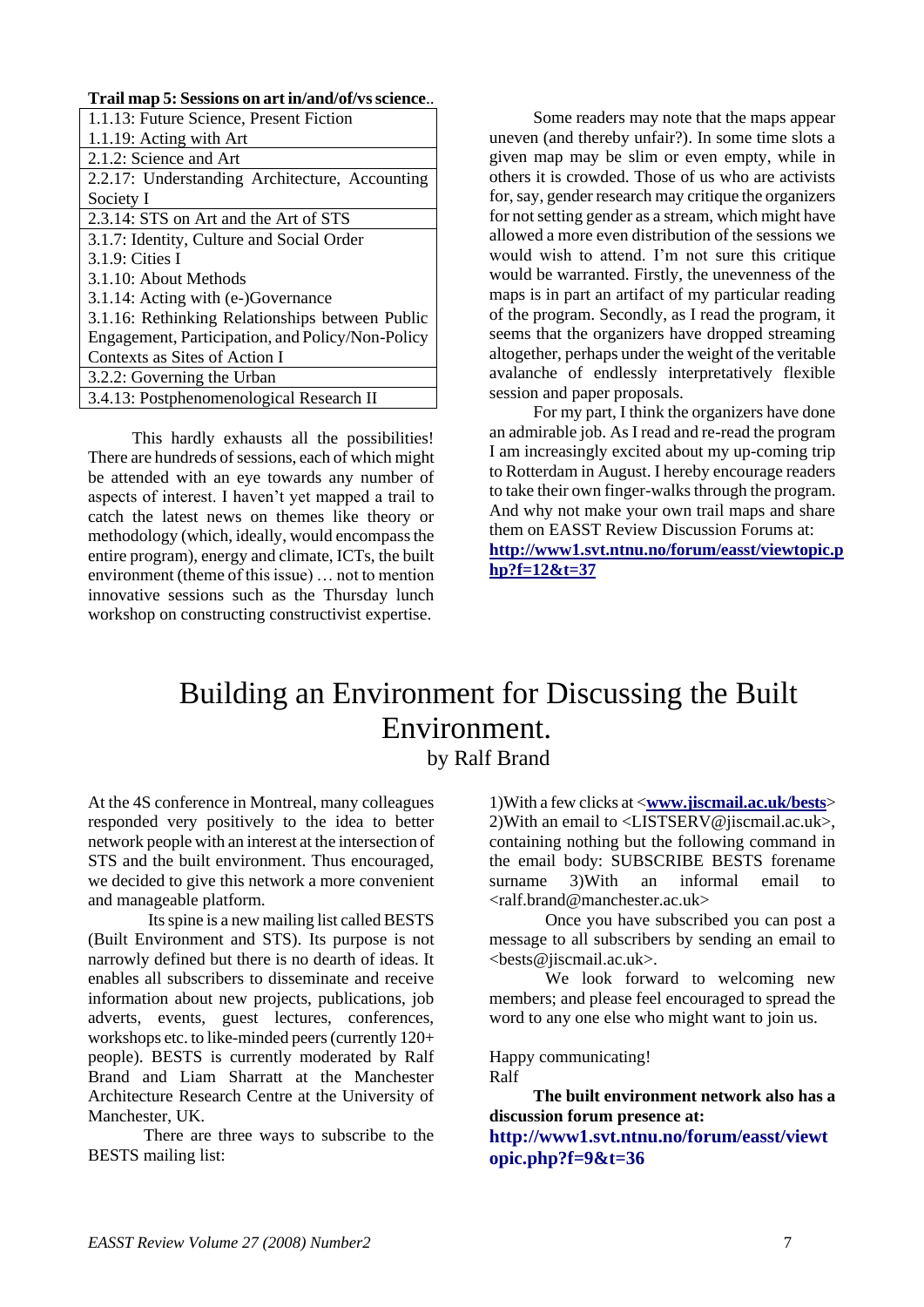# Conferences and Calls for Papers

**Science and Technology in Nineteenth-Century Ireland** is the subject of the conference organized by the Society for the Study of Nineteenth-Century Ireland, to be held on **2-3 July 2009 at the Royal Irish Academy, Dublin**. Possible themes/subject areas: History of Medicine and Health; Darwinism/Evolutionism in Ireland; Built and Natural Heritage, Irish Canals, Irish Railways; Cultural/Literary/Visual Representations of Science and Technology; Scientific Publishing; Educational Institutions and Policies; The Arts and Sciences in Nineteenth-Century Ireland; Transport Systems and Networks; Architectural Spaces; Exhibitions, Museums, Trades and Crafts; Scientific Societies, Mechanics' Institutes; Maritime Heritage, Shipbuilding, The Linen Industry; Science and Religion; Maps and Surveys; and Historical Engineering, Industrial Heritage. **Proposals for 20 minute papers, by 30th September 2008**, to: Juliana Adelman (juliana.adelman@gmail.com) and Glenn Hooper (g.hooper@open.ac.uk).

**Power: Forms, Dynamics and Consequences** is the title of the international conference to be held in **Tampere, Finland, September 22-24, 2008**. The **abstracts submission deadline has been extended to June 30, 2008**. What is power and who has power today? Has power escaped from nation-states to international organizations and the global market? Does power reside in big institutions or is it rooted in micro level interaction? How does power hide from view and therefore become most effective? For social scientists power is in many ways like what St. Augustine said about time: it is central to our investigations and we think we know what it is, but it is hard to explain. By bringing together scholars who approach power from different angles this conference will advance our understanding about power relations in social reality. Sessions include ANTing the Analytics of Power - powering ANT; Arbitrary Power; Care, Agency and Power; Child Policy Meets Children as Political Agents; Children and Power; Ecologies of Power and Resistance in Cognitive Capitalism; Envisioning Technology: Power and Practice; Gender, Ethnicity and Everyday Citizenship Practices; Globalization and New Forms of Control and the Mobilization of Powerless; Governmentality and Global Governance; Images & Power: Visual Communication and the Public Sphere in Late Modern Societies; Immigration and

Governmentality; Pension Power and Pension Fund Governance; Political Power; Power and Signification; Power and Space; Power Asymmetries; Queer Powers; Representations of Capitalism and Identity; Rethinking the State; Social and Vital Norms - Canguilhem Revisited; and The Power of Male Dominance. If you would like to present a paper, please send an abstract by June 30, 2008. To get more information about the conference and session details, please visit our web pages at, http://www.uta.fi/Power2008/ or contact the organisers by email: Power2008@uta.fi.

**The 150th anniversary celebration of the 1858 Transatlantic Telegraph Cable** is being observed. The Institution of Engineering and Technology will hold a **one day seminar on the history of transatlantic telecommunications on Tuesday 28th October 2008 at the Museum of Science and Industry, Manchester, UK**. Papers are invited on the following subjects: The telegraph network in the UK, Ireland, Europe and the USA at the time of the first transatlantic cable; early HF radio between UK/Europe and the USA and the supporting technology; the first telephone cable TAT 1 and the supporting technology; the first satellite link TELSTAR and the supporting technology; and the first geostationary satellites and the growth of this method of transatlantic communication. The seminar will be followed by an evening lecture by Professor Nigel Linge on the 1858 cable and its significance to the development of global telecommunications. **Speakers should submit a brief abstract (maximum 200 words) by 15 June 2008** to: Anne Locker, IET Archivist, IET, Savoy Place, London WC2R 0BL, UK, email: alocker@theiet.org, tel: +44 20 7344 8407. For more information on the IET History of Technology TPN, please visit http://www.theiet.org/history.

**Artificial Cold and International Cooperation in Science is the title of the workshop to be held 4-8 August 2008 at the Lorentz Centre, Leiden, the Netherlands**. This workshop aims to bring together international scholars working on the history of cryogenics, experts on the history of scientific collaborations and international congresses, historians who focus on the relationships between science and industry as well as active scientists to reflect on the various historical dimensions of these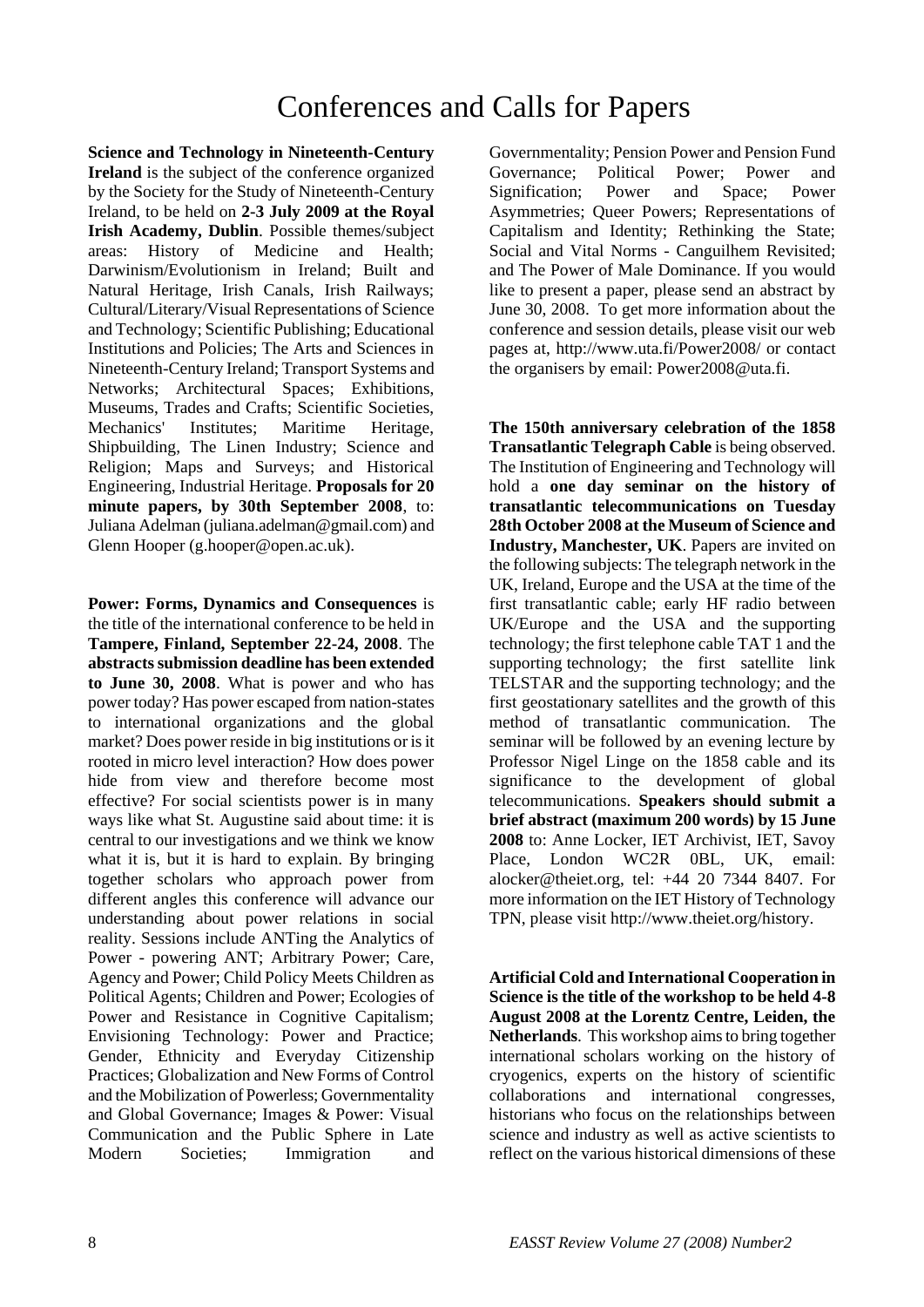events. Purpose of this week-long workshop is to use the case of cryogenics as a probe to unravel the complex processes through which pure research on a local scale is transformed into an international endeavour with technological and industrial ramification. See:

http://www.lorentzcenter.nl/lc/web/2008/290/info.p hp3?wsid= $290$ .

**Tilting perspectives on regulating technologies**is the title of the conference organized by TILT – Tilburg Institute for Law, Technology, and Society to be held at **Tilburg University the Netherlands, 10 - 11 December 2008**. Innovative technologies – ICT, biotechnology, nanotechnologies – have a huge impact on society. Regulating these technologies is a complex effort. This conference aims at bringing academic knowledge and policy approaches about regulating technology a step forward by looking at issues from a multidisciplinary angle. Regulating technologies involves different regulatory approaches giving rise to fundamental questions. For instance: Do biotechnology and ICT innovations alter people"s identity? Can ICT regulation profit from experiences in dealing with sensitive issues in genetics? How can policy-makers approach regulatory issues in the context of polycentric governance? What use is the heuristic of applying 'off-line' rules to the 'on-line' environment, when 'virtual' and 'real' worlds converge? How can respect for human dignity and human rights be maintained in an era of human enhancement and surveillance? In what stage should moral values be taken into account in the design of technologies? If at all, which values? The full call for papers is available at:

**<http://www.tilburguniversity.nl/tilt/conference>**.

**The National Museums Scotland and the Institute for the Study of Science, Technology and Innovation, Edinburgh** is organizing a **lecture series, 2008-2009**. Among the lecturers are David Bloor, Edinburgh University, "How does an aircraft wing work? British physicists versus German engineers 1909-1926" (Thursday, 18 September 2008) and David Edgerton, "Winston Churchill as inventor and product champion" (Thursday, 14 May 2009). For further information, contact Maureen Kerr on +44 131 247 4274 or m.kerr@nms.ac.uk.

**Internet Research 9.0: Rethinking Communities, Rethinking Place**, is to be held on **16-18 October 2008 in Copenhagen, Denmark**. For information about the conference, please see the AoIR website, http://conferences.aoir.org/.

**The School of Liberal Arts and the Medical School at Indiana University, Indianapolis, Indiana, USA**, are sponsoring a two-day symposium on **"Cancer Stories," November 6-8, 2008**. It is organized around the premise that narratives about cancer have shaped the human and institutional response to cancer in America. We welcome both the presentation of scholarship, poetry, performance, and visual arts production of cancer stories by scholars, physicians, nurses, patients, artists, and advocates to explore how the cultural meaning of cancer has shaped the human and institutional response to it. Visit http://medhumanities.iupui.edu/symposium\_2008.ht m for more information.

# Opportunities Available

The **Technoscience and Regulation Research Unit at Dalhousie University (Halifax, Nova Scotia, Canada)** is engaged in multi-sited ethnographic studies which critically examine the relationship between the biosciences, industry, policy, and citizens. Our work is located in laboratories (public and private, developed and developing countries) where molecules begin to become medicines, biotechnological and pharmaceutical corporate offices, or government regulatory agencies. Our research team (led by Dr. Janice Graham, a medical

anthropologist and Canada Research Chair) invites disciplinary diversity including anthropologists and sociologists of medicine, science and technology, molecular biologists, political scientists, bioethicists, lawyers and historians of regulation. **Two postdoctoral fellowships and one doctoral studentship are available**. Candidates for the twoyear postdoctoral positions should have a completed PhD in a relevant discipline. We expect the project to focus on actor-network cultures in laboratory, regulatory and other technoscience settings.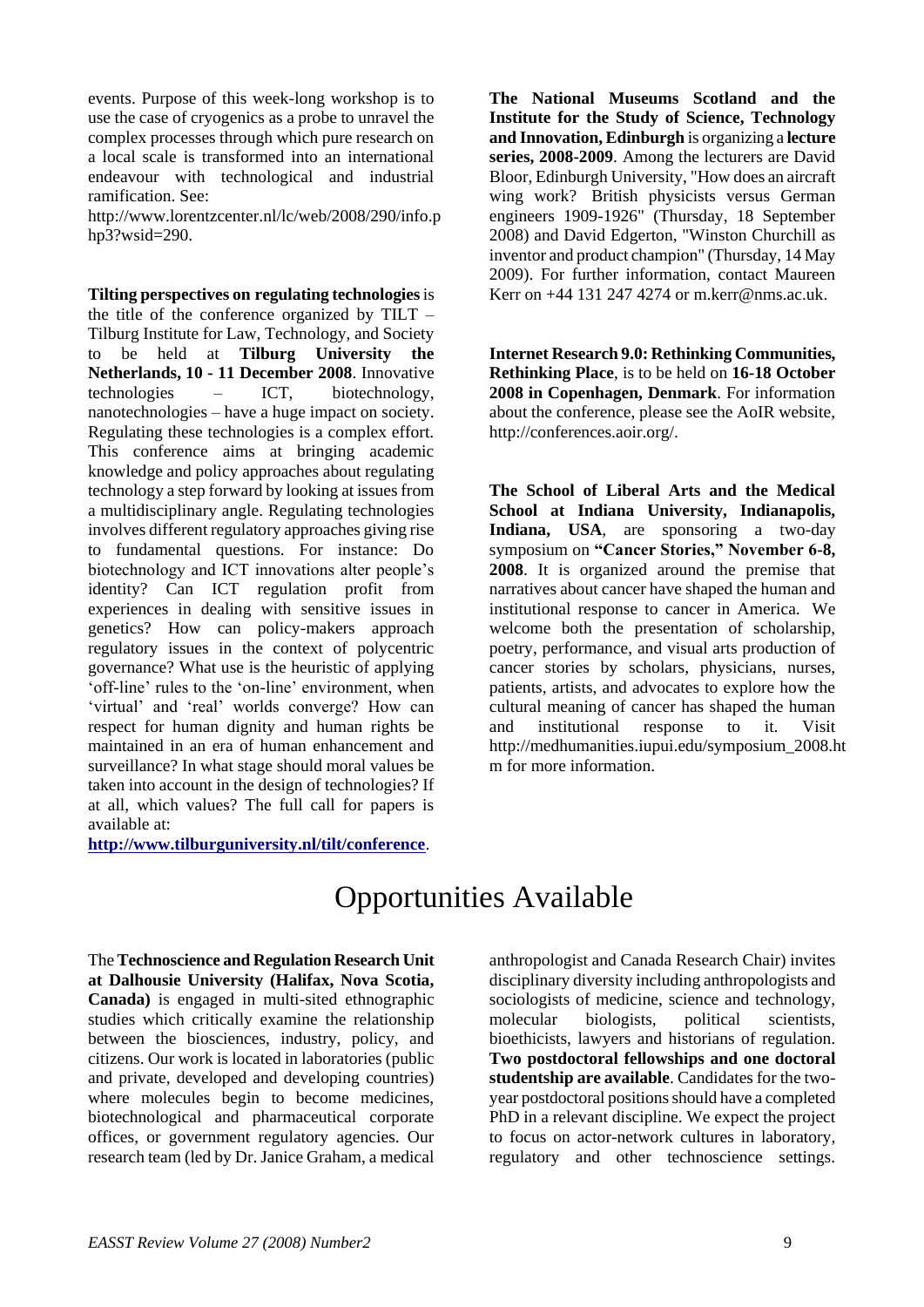Specifics, including date of commencement, are negotiable as determined by the expertise and interests of the successful applicant. As funding is also available for a doctoral studentship, we welcome prospective doctoral students interested in working in this area of research to contact us. Candidates should send: (1) a curriculum vitae; (2) a statement of short- and long-term career goals that includes identification of ongoing research interests and suggested projects; (3) name, affiliation and contact information for 3 referees; (4) writing samples; and (5) university transcripts, to: Andrea D'Sylva, Research Coordinator, Technoscience and Regulation Research Unit, Faculty of Medicine, Dalhousie University, 5849 University Avenue, Room C315, Halifax, Nova Scotia, Canada B3H 4H7. For further information, contact adsylva@dal.ca. **Applications will be accepted until July 1, 2008 or until a suitable candidate has been found**. The anticipated start date of September 1, 2008 is negotiable.

The **Interdisciplinary Centre for Comparative Research in the Social Sciences (IFS-ICCR-CIR)** is a not-for-profit research organization funded mainly through contract research based in **Vienna**. Our mission is to provide intelligent policy analysis and social science research of relevance to European societies. **Senior Researcher in Public Policy Analysis (Full-Time; 32.000 – 42.000 € / year ); and Senior Researcher in Science & Technology and Research Evaluation (Full-Time; 32.000 – 42.000 € / year)**. Senior researchers are expected to support the institute's research mission and to work actively and autonomously on specific European research projects. Research experience or background expertise in any of the following policy domains will be considered an advantage: transport, energy, environment, food safety. Work experience in interdisciplinarity and comparative research will be prioritized. A master"s degree in any of the social sciences is the minimum requirement; a Ph. D. is preferable.

Candidates will need to have exceptional analytical and problem-solving skills, very good writing skills in English (and either German or French), the ability to manage relations with research partners and stakeholders, and minimum 3-5 years experience in research or strategic consultancy. **Deadline for applications: 15th June 2008**. Start date: July or September 2008. For further information and details on how to apply, please consult:

**[www.iccr-international.org/jobs](http://www.iccr-international.org/jobs)**

**The Institute of Social Anthropology at the University of Basel** has the opportunity to fill the following position: **1 PhD Grant, starting July 2008 (negotiable)**. This grant is to be awarded in the context of the "Medical Anthropology Research Group" at the Institute of Social Anthropology, University Basel (Switzerland), headed by Professor Brigit Obrist (for details see http://www.unibasethno.ch/forschung/forschungsprojekte/medical\_ant hropology.php). The title of the project is: "From "Cure to Care" among the Elderly. Old-Age Vulnerability in Tanzania". Special attention is given to health and illness of elderly people (incl. HIV/AIDS), health practice in their households as well as vulnerability related to elder care, care support and burden of elder care. We look also at resources and capacities that strengthen older individuals" resilience regarding care and support. Further focal points of research are elderly people as caregivers, inter- and intragenerational networks in terms of social and economic protection for older people and a "multi-sited ethnography" of ruralurban networks of both caregivers and carereceivers. Main research areas in Tanzania are rural Rufiji District (Coast Region) and urban Dar es Salaam. This 3 year research project is headed by Dr. Piet van Eeuwijk (for details see **[http://www.unibas-ethno.ch/forschung/](http://www.unibas-ethno.ch/forschung/%20forschungsprojekte/old_age_vulnerability.php)** 

**[forschungsprojekte/old\\_age\\_vulnerability.php](http://www.unibas-ethno.ch/forschung/%20forschungsprojekte/old_age_vulnerability.php)**). This PhD grant is awarded for 3 years. Annual payment conforms to grant conditions of the Swiss National Science Foundation (SNSF). We expect our PhD student to complete a year-long period of fieldwork in Tanzania as part of his/her studies. The applicant should have a social anthropology background with at least some scientific experience in medical anthropology or anthropology of ageing. Good field research skills, the ability to work in an international and interdisciplinary research team, communication skills with good written and spoken English are required. The successful candidate must take residence in Basel (at least temporarily). He or she will closely collaborate with a second PhD student from Tanzania. The application should include the standard documentation and an abstract of the main research idea referring to the research agenda of this project. I) Standard documentation includes: a cover letter, a CV including a list of publications, an abstract (about 250 words), photocopies of university degrees and the names of 2-3 referees, whom Prof. Obrist and Dr. van Eeuwijk may contact. II) The primary regional focus is on Sub-Saharan Africa. III) There is no application form to be filled out. IV) Application may be submitted by email. Final selection will be made following interviews as soon as possible.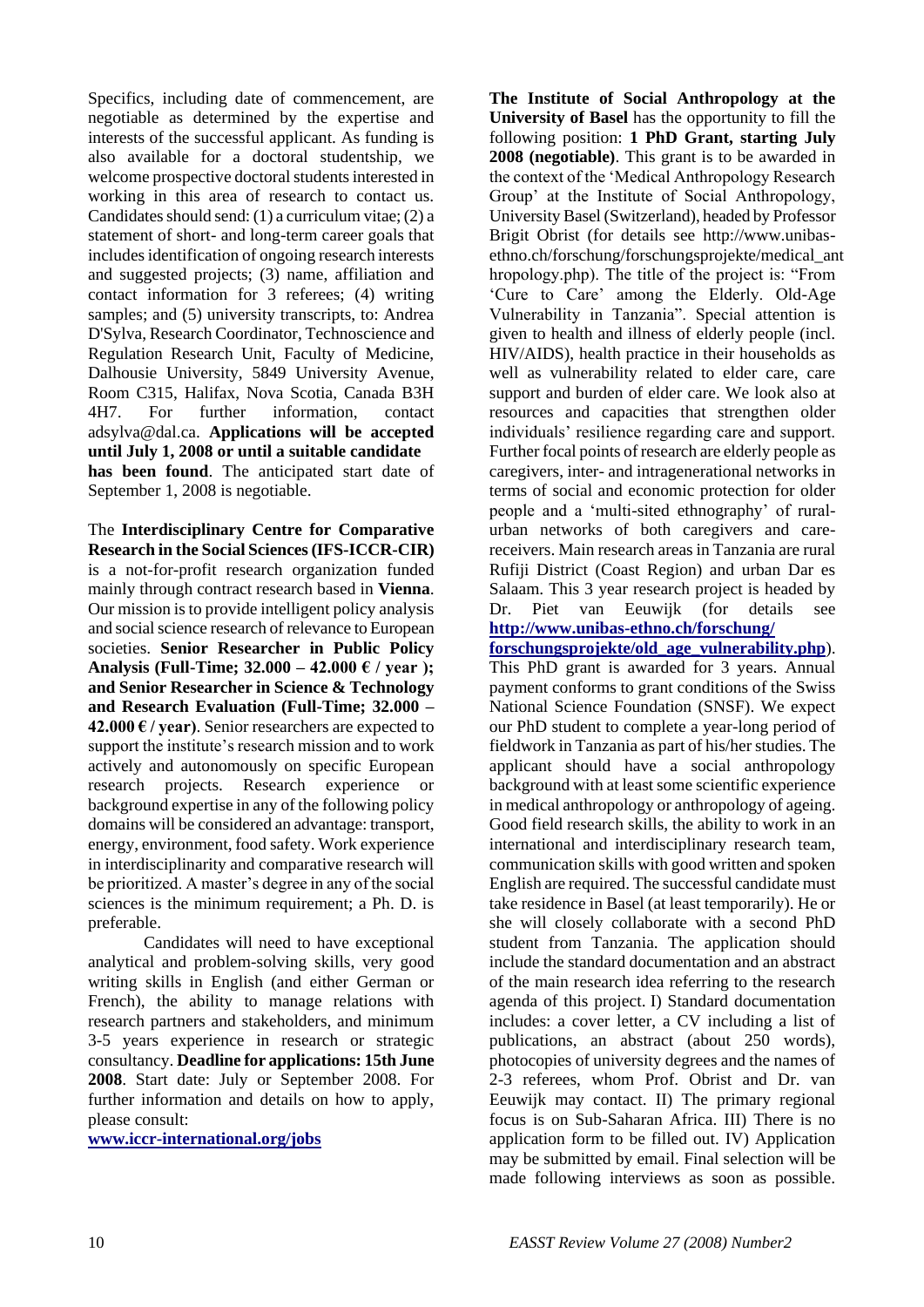Please send applications to the following address **by 15th June 2008**: Institute of Social Anthropology, University Basel, Münsterplatz 19, CH-4051 Basel (Switzerland); or email to: brigit.obrist@unibas.ch and peter.vaneeuwijk@unibas.ch. Informal enquiries concerning the research project in Tanzania may be directed to Dr. Piet van Eeuwijk (peter.vaneeuwijk@unibas.ch).

The **Department of Sociology at Bielefeld University** seeks to appoint for October 1, 2009 a **Professorship (W3) in Sociology of Science**. The successful applicant will be a member of the Department of Sociology and the Institute for Science and Technology Studies (IWT). His or her research will be conducted at the IWT, which is an interdisciplinary research centre of Bielefeld University where scholars from the fields of sociology, philosophy, and history collaborate. The Institute is also responsible for organising the PhD programme "Entering the Knowledge Society: Science in Applied and Advisory Contexts" and is part of the "Bielefeld International Graduate School in History and Sociology", funded by the German excellence initiative. Current research topics also offer links to the natural and technical sciences. The successful candidate will be expected to teach in all of the department"s study programmes, including the interdisciplinary master programme on History, Philosophy and Sociology of Science (HPSS). Candidates must have a proven record of outstanding and internationally recognised research publications in the field of science studies, and must provide documented experience in interdisciplinary cooperation in one of the fields relevant for the Institute. The Department of Sociology will also expect the candidate to participate in the projected collaborative research centre "Diversity and Inequality". For further information on the IWT see http://www.uni-bielefeld.de/iwt and the Faculty of Sociology see http://www.unibielefeld.de/soz/index.html. Required qualifications: university and PhD degree, additional scientific achievements, proficiency in teaching (§ 36 HG). We welcome applications from severely handicapped people. We particularly welcome applications from women. Given equal suitability, qualifications and professional achievement women will be given preference, unless particular circumstances pertaining to a male applicant predominate. Applications including the standard documents (curriculum vitae, list of publications, list of courses taught, proof of qualifications) should be sent to Universität Bielefeld, Dekan der Fakultät für Soziologie, Postfach 10 01 31, 33501 Bielefeld, Germany, **no later than June 25, 2008**. See also

## **[http://www.uni-bielefeld.de/Universitaet/](http://www.uni-bielefeld.de/Universitaet/%20Aktuelles/Stellenausschreibungen/wiss991.html)  [Aktuelles/Stellenausschreibungen/wiss991.html](http://www.uni-bielefeld.de/Universitaet/%20Aktuelles/Stellenausschreibungen/wiss991.html)**.

**The Institute for Contemporary History at the University of Vienna** invites applications for **visiting scholars-in-residence** to participate in the following project, Austrian Nuclear Research: Between the Conflicting Demands of International Cooperation and Global Competition (1900-1945). The Project Director is Univ.-Prof. Dr. Carola Sachse. The visiting scholars-in-residence will help build an international and interdisciplinary network of historians of science working on the history of radioactivity and nuclear physics. There are no restrictions on their nationality. Research stipends ("Werkverträge") for a period of two to four months will be provided. Scholars at all levels of seniority are eligible, provided they have at least one university degree. Scholars will be in residence at the project location in Vienna for the duration of their grants. All are requested to make provisions for their own health insurance. They will have daily contact with many of the approximately 25 members of the Institut für Zeitgeschichte (Institute for Contemporary History) at the University of Vienna. They will have their own workplaces at the Institute and will have assistance in finding accommodations in Vienna. They are expected to present the results of their research at one of the two conferences related to the project, in spring 2009 or in summer 2010. They are invited to include their findings in the anthology that will be published after the second conference in 2010.

Applicants should submit a research proposal on one or a combination of two or more of the following topics: Laboratory system and material culture of Austrian nuclear research; Research activities in radiochemistry and physical chemistry in Vienna and other Austrian research institutes; Role of research networks; Nuclear research in Middle and Eastern European countries, the U.S.A. or the Soviet Union, and the "Vienna School" of nuclear physics; Transfer of knowledge by migration; Influence of the Vienna School on the host countries of exiled Austrian physicists; Adoption of the theory of relativity or of quantum mechanics by Austrian nuclear physicists; Transformation of scientific research in time of war; War-related research in Austria during the Sec-ond World War and reconversion to civilian technologies after 1945; Reactivation of Pre-War and war-related networks in the post-war era; The case of South America; or Relations between radioactivity research and medical-radiobiological research and related spin-offs by the Vienna Radium Institute. Modified or self-formulated proposals on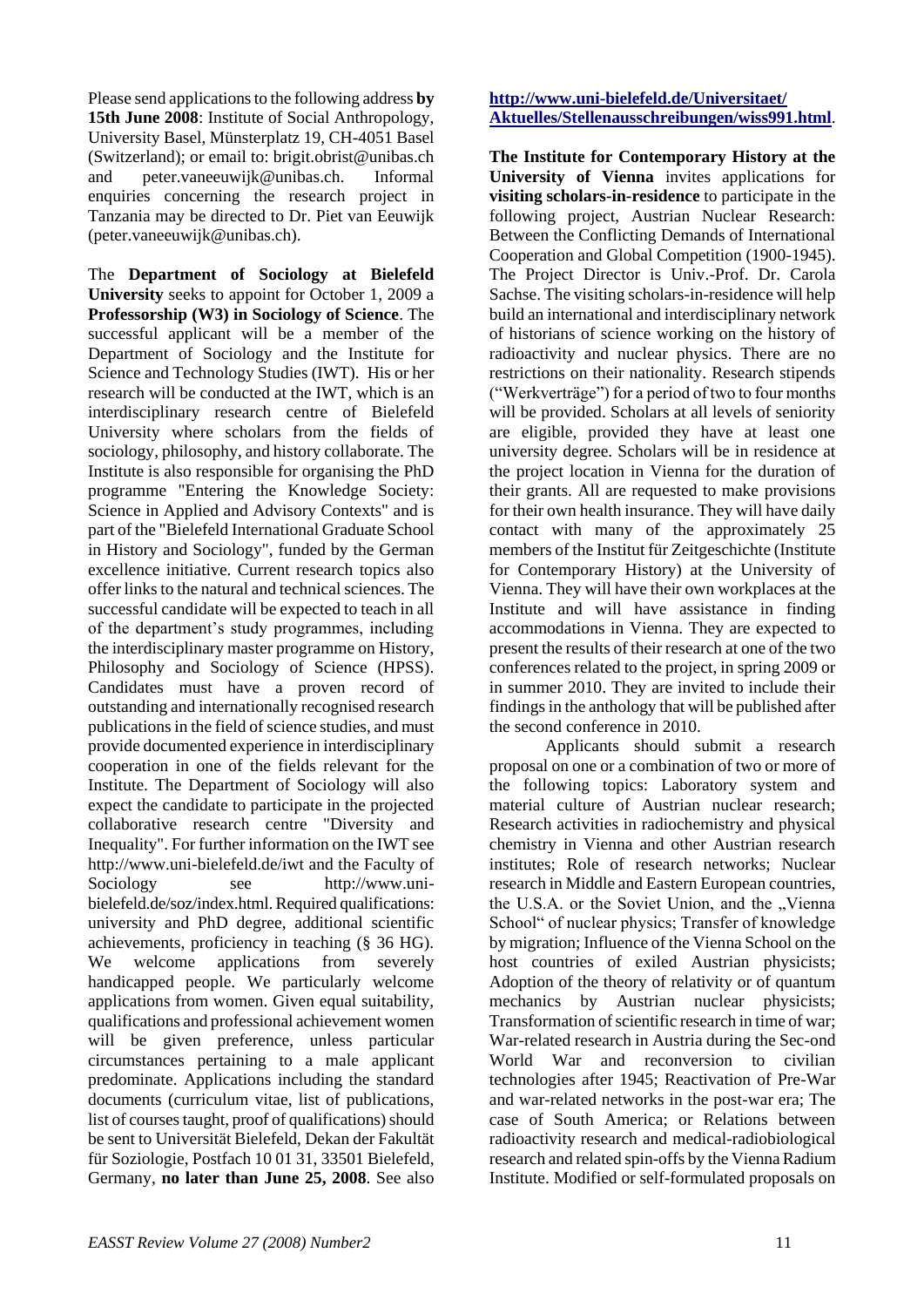topics that can further our research project are welcome.

Toward the end of the 19th century, research on radioactivity increasingly attracted physicists and chemists in Vienna, partly because the Austrian Empire had exclusive access to the pitchblende mines in Bohemia. Vienna thus became a distribution point in Europe for this new raw material. The Vienna Institute for Radium Research, established in 1910 within the framework of the Austrian Academy of Sciences, became one of the key centres for the transfer of knowledge to the interdisciplinary and international network of researchers on radioactivity. Paris and Vienna were the locations of the international radium standard. From its opening in 1910, the Vienna Institute for Radium Research thus both served Austrian research interests and became a source of international cooperation. The interruption of international relations and research on radioactivity during and immediately after World War I has not been fully investigated by scholars. Further, during the 1920s and 1930s, research on radioactivity began to be divided among the various subfields of radiochemistry, investigated in particular in Curie"s Radium Institute in Paris, and nuclear physics, especially in Rutherford´s laboratories in Manchester and Cambridge. It seems that an analogous division did not occur in Vienna, but little is actually known to date about the related research programs at the Radium Institute and the Physics Institutes of the University of Vienna. Perhaps more problematic than the political shift under the Dollfuss dictatorship was the impact of the global economic crisis on scientific work at the beginning of the 1930s. No comprehensive analysis of the Radium Institute´s financial situation and the financial consequences of the inflation of the 1920s and of the economic crisis of the 1930s for nuclear research in Austria has yet been carried out. The Anschluss of Austria by Germany in 1938 had a more massive impact on Austrian and Viennese scientific practice. Numerous Austrian nuclear researchers lost their jobs as a consequence of the anti-Jewish laws and measures. National Socialist scientists and opportunistic fellow travellers were appointed to their positions. With the financial aid of the Third Reich, institutions for nuclear research in Vienna were reorganized. The Second Institute of Physics and the Institute for Radium Research were merged, creating the Four-Year-Plan Institute for Neutron Research. This reorganization was accompanied by a reorientation of nuclear research. The potential of producing a nuclear weapon prompted all scientists outside Germany and Austria to break off relations with their former colleagues

and their research centres in the Third Reich. This rupture in international scientific relations, however, was accompanied by a new ensemble of relations and contacts when Austrian nuclear research was integrated into the German Uranverein. The Austrian role within the Uranverein has not yet been thoroughly investigated. After liberation from the Nazi dictatorship, former National Socialists were temporarily suspended and dismissed from government service, among them the directors of the Second Institute of Physics and the Institute for Radium Research. Despite this hiatus, Austrian nuclear physicists continued their research under Allied supervision. This resulted in a new transfer of knowledge in the form of migration to the United States, the Soviet Union, and the German Democratic Republic, where they continued their research under new political authorities. Existing historical research suggests that their old ties were at least partly maintained, and that they established new professional and scientific networks. Dr. Christian Forstner (University of Jena, Germany) will examine nuclear research in Austria within the later framework of Austria's full sovereignty and neutrality and the reintegration of Austria into the international scientific community, which ultimately led Austria to join CERN in 1959.

For further information about the project, see its website, http://www.univie.ac.at/wmg, (in German) or for assistance in preparing proposals, contact the project researcher, Dr. Silke Fengler (email silke.fengler@univie.ac.at; phone: 0043-1- 4277-41238; fax 0043-1-4277-9412. Duration of the scholarships: 2 to 4 months between December 2008 and March 2010. Remuneration:  $\epsilon$  2.000 per month (travel and living expenses included). **Application deadline: July 15, 2008**. Selection of Candidates: September 15, 2008. Each application should include: project description (1 - 2 pages); curriculum vitae; list of publications; information on when and how long the applicant proposes to work in Vienna. Submit to: Institut für Zeitgeschichte, "Kernforschungsprojekt", Spitalgasse 2-4/Hof 1, A-1090 Vienna, Austria.

**The Society for the History of Natural History** invites **submissions to the William T. Stearn Student Essay Prize Competition**. The prize will be awarded to the best original, unpublished essay in the history of natural history. It is named in honour of the late William T. Stearn, a scholar whose work contributed much to the field and to this Society. The competition is open to undergraduate and postgraduate students in full- or part-time education. Entries will be considered by a panel of three judges appointed by the Council of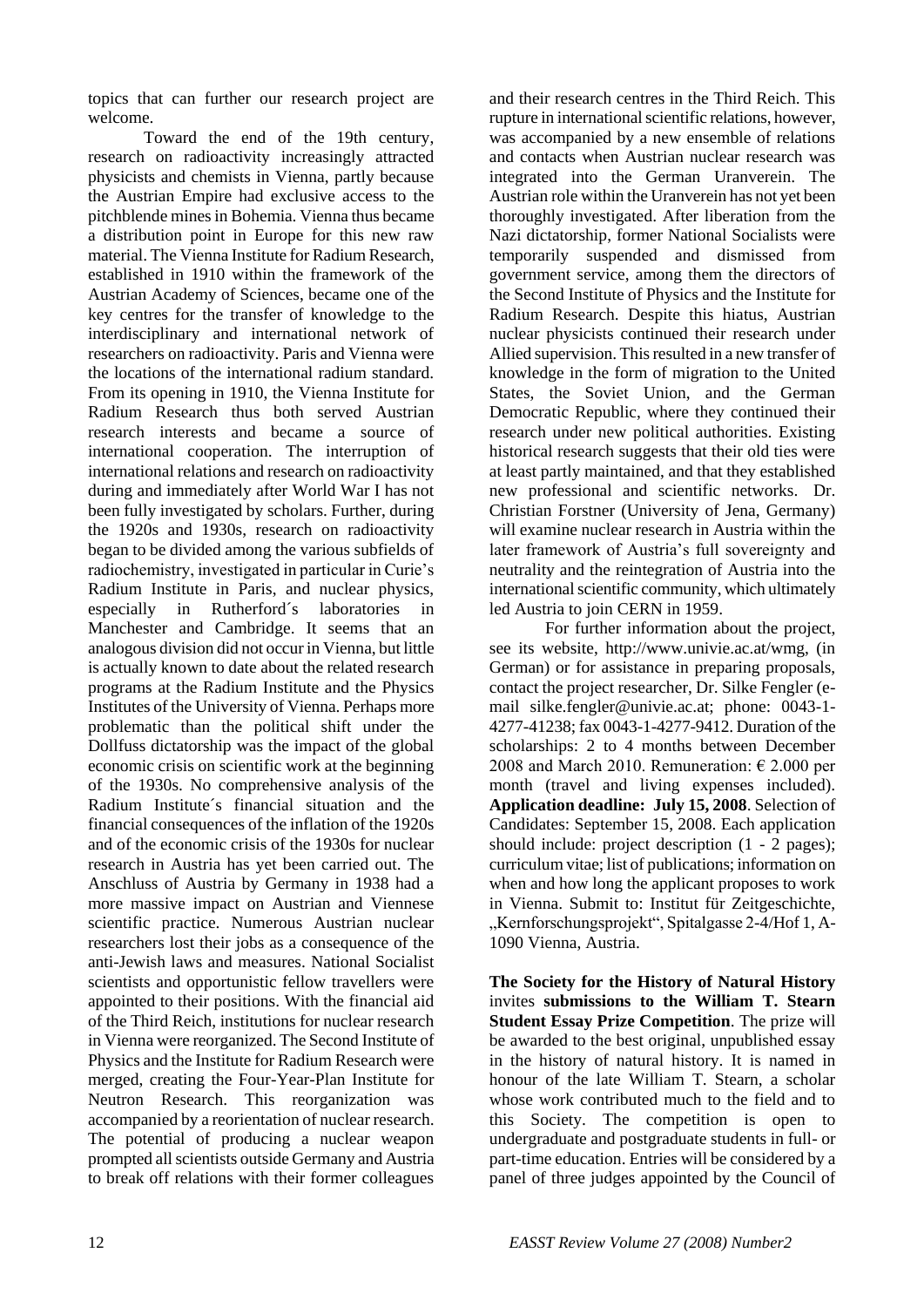the Society. The winner will receive £300 and the winning essay will normally be published in the Society's journal, Archives of natural history.

The **deadline for entries is 30 June 2008**. The rules of the competition and the entry form can be downloaded from the SHNH website (http://www.shnh.org), which also contains information about the Society, membership benefits and details of SHNH activities. The 2007 Stearn

Prize Essay, 'Siren canora: The mermaid and the mythical in late-nineteenth-century science' by Heather Brink Roby, will appear in Archives of natural history Volume 35, Part 1.

# News about Education

Applications are now invited for the **international STS-Master on Governance and Cultures of Innovation**, with the specialisations: "Technological Culture" and "Bridging the Technology Divide." The ESST (European Studies of Society, Science and Technology) program on Governance and Cultures of Innovation is a one-year International Master Program at Maastricht University and qualified as outstanding by the preliminary report of the official Dutch Accreditation Committee (2005).

Governance and Cultures of Innovation: Our current knowledge society, which is heading towards an ever more complex society, increasingly needs experts who are able to deal with the sciencetechnology-society relationship in a reflexive and politically conscious way. The emergence and diffusion of new science and technologies – such as Internet, genetic engineering, biotechnology, nanotechnology, new (sustainable) energy technologies, climate change, biodiversity – opens up both opportunities and threats to modern societies and economies. Citizens, governments, universities, and businesses face great challenges when trying to take advantage of the seemingly infinite opportunities that scientific and technological developments offer, not least because of the potential for unintended consequences that may accompany them.

This MA program provides a strong foundation of interdisciplinary knowledge necessary for understanding and governing these complex issues. Some of the issues discussed within the ESST program are: In what way is the policymaking process changing in a knowledge society? Are we moving towards a technocratic society in which only scientific experts have a say or is there a future for democracy in the knowledge society? Do science and technology develop according their own logic, or are do they reflect the interests and values of their social context? How and to which extend, can policy then deliberately control the course of scientific and technical innovations? How can policy-institutions deal both effectively and

democratically with the risks and moral dilemmas of new technological developments such as genetic food, biomedicine, and information or communication technology? Who is to be considered an expert in these matters? How and where can we draw the line between experts and lay people? Can technology help to overcome the global North-South divide? Does the transfer of new technologies to developing countries increase their dependency of the North? Are there other forms of technology that are more adapted and that that fit more easily with the local needs of people in the South? What is the role of the public, the media, and NGO"s in public debates and the policy making process?

Graduates of this program on governance and cultures of innovation are well prepared for a wide spectrum of professional activities; governmental institutions, NGO"s, and private companies all deal with issues such as research funding, technological development, public health and medicine, environmental policy, technological risk management or organizational development. The program provides graduates with first class competence to analyze and influence the society"s and economy"s response to the challenges posed by scientific and technological change. The first semester of 'governance and cultures of innovation' is based in Maastricht. For the second semester, students can choose to stay in Maastricht for one of the two specialisations offered ("Technological Culture" and "Bridging the Technology Divide") or to join one of the other ESST specialisations in, for example, Denmark, Spain, Greece, Sweden, or Norway (see www.esst.unimaas.nl for other specialisations). ESST offers several policy-oriented specialisations in the second semester: Globalisation, Innovation Processes and Innovation Policies; E-government and E-democracy; The Politics of Knowledge; Assessing and Communicating Risk; From Theories of Innovation to Technological Policies. For information about Maastricht University and the Science, Technology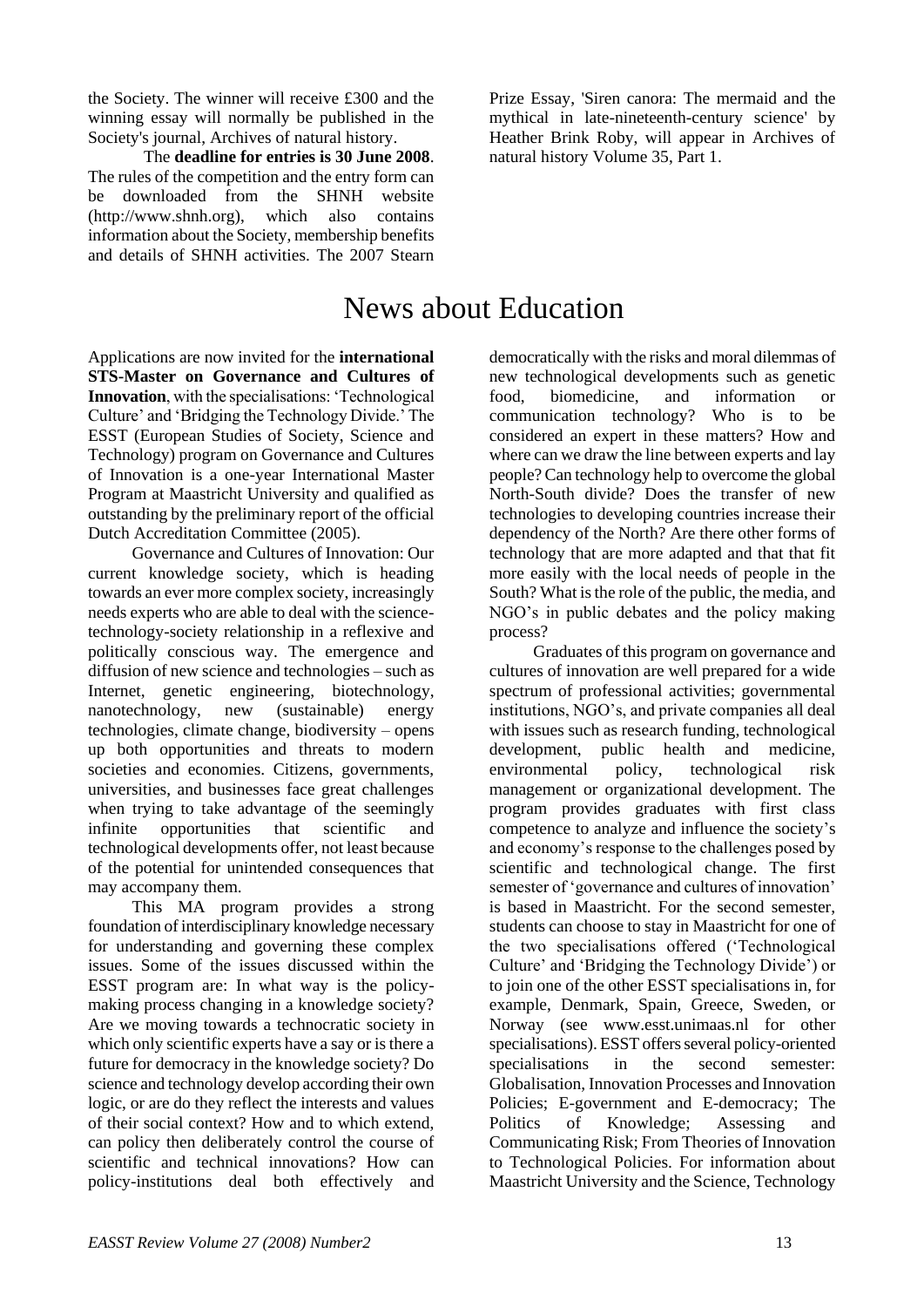and Society program see **[www.unimaas.nl](http://www.unimaas.nl/)**.

ESST is a selective program with a maximum of 30 students. Applications are welcome from students of different backgrounds: social science, natural science, humanities and engineering. The program itself is inter-disciplinary and based on recent results from research at the frontiers of modern studies of science/technology and economy/society. The **deadline for application is August 1, 2008**. You can find more information on our web page: www.esst.unimaas.nl. And please do not hesitate to contact us.

The **PhD Course, Nanotechnology in Society: Emerging Issues of Accountability, Responsibility and Citizenshi**p, organized by Professor Andrew Jamison (andy@plan.aau.dk) is to be held on **October 27-30, 2008, Aalborg University, Denmark**. The **deadline is October 1, 2008**, and the course carries 3 ECTS credits. The rapid growth and development of nanotechnology raises a number of significant ethical, social and political issues, which are important for doctoral students to learn about in the course of their professional training. Such issues as power over nanotechnological decision-making, social and professional responsibility, and the role of the nanoscientist in society are generally not included in university curricula, and the main motivation behind the course is to begin to fill this gap. A great deal can be learned from experiences in other fields of advanced technology, such as atomic energy, genetic engineering and information technology, both in terms of the kinds of concerns raised by the general public, as well as the responses to those concerns on the part of the involved scientists and engineers and policy-makers. As such, students in these fields, as well as students in the humanities and social sciences with interest in these issues, will be welcome. The course will be held in cooperation with the Nanoethics Network, based at Aarhus University, whose coordinator, Mette Ebbesen, will be one of the lecturers. Please e-mail Andrew Jamison or visit the web-based course catalogue of the International Doctoral School of Technology and Science for more info and to sign up for the course:

**[http://adm.aau.dk/fak-tekn/phd/kurser/s5\\_4.htm](http://adm.aau.dk/fak-tekn/phd/kurser/s5_4.htm)**.

**Triple Helix Research Group at the Newcastle University Business School** has a **PhD Programme in University-Industry-Government (Triple Helix) interactions**. The Triple Helix Research Group, led by Professor Henry Etzkowitz, was established in the Newcastle University

Business School to become an international centre of excellence in the analysis of dynamics of and transformations within and among University, Industry and Government institutions as key innovation stakeholders. The Group conducts original research to improve understanding of challenges and gaps in current innovation studies in this area and acts as the core of a global network of academics, industry practitioners and policymakers. The Triple Helix Research Group is pleased to announce the launch of the PhD programme in University-Industry-Government (Triple Helix) Interactions, as part of the Newcastle University Business School"s doctoral programme, starting in October 2008. Applications are invited from suitably qualified individuals with research interests in a range of areas, including (but not limited to): 1. The dynamics of Triple Helix relations and transformations within and among University, Industry and Government institutions; 2. Innovation policy at regional and national level; 3. Financing schemes and support structures for innovation (technology transfer offices, science parks, business incubators, angel networks, venture capital firms, etc.); 4. Gender, Science and Technology; 5. Collaborative structures for technology development in various areas (e.g. energy, IT, biotech, health, etc.). Successful candidates may have the opportunity to undertake some teaching assistance for the Business School"s MSc and/or BSc degrees, subject to the needs in specialist areas, always working closely with appropriate faculty. Remuneration will be paid for such teaching. We seek highly motivated individuals with an appropriate academic background (generally at MSc level) in Science, Technology and Innovation studies and related social sciences disciplines. Applicants must be a graduate of a recognised university or institution of higher education, or hold some other qualification which is recognised as equivalent to a British first or second class honours degree. Candidates with an equivalent qualification with relevant work experience may be considered. Experience in research and business related to Triple Helix issues would be a plus. Applicants from countries where English is not the language of instruction must demonstrate attainment of English language proficiency (British Council IELTS score of 6.0 or equivalent). Language training can be offered, if necessary, and a fee is levied for presessional language classes. Enquiries may be directed to the International Office (telephone: +44 (0) 191 222 8152; fax: +44 (0) 191 222 5212; email: international.office@ncl.ac.uk). Candidates may be eligible for various funding sources, based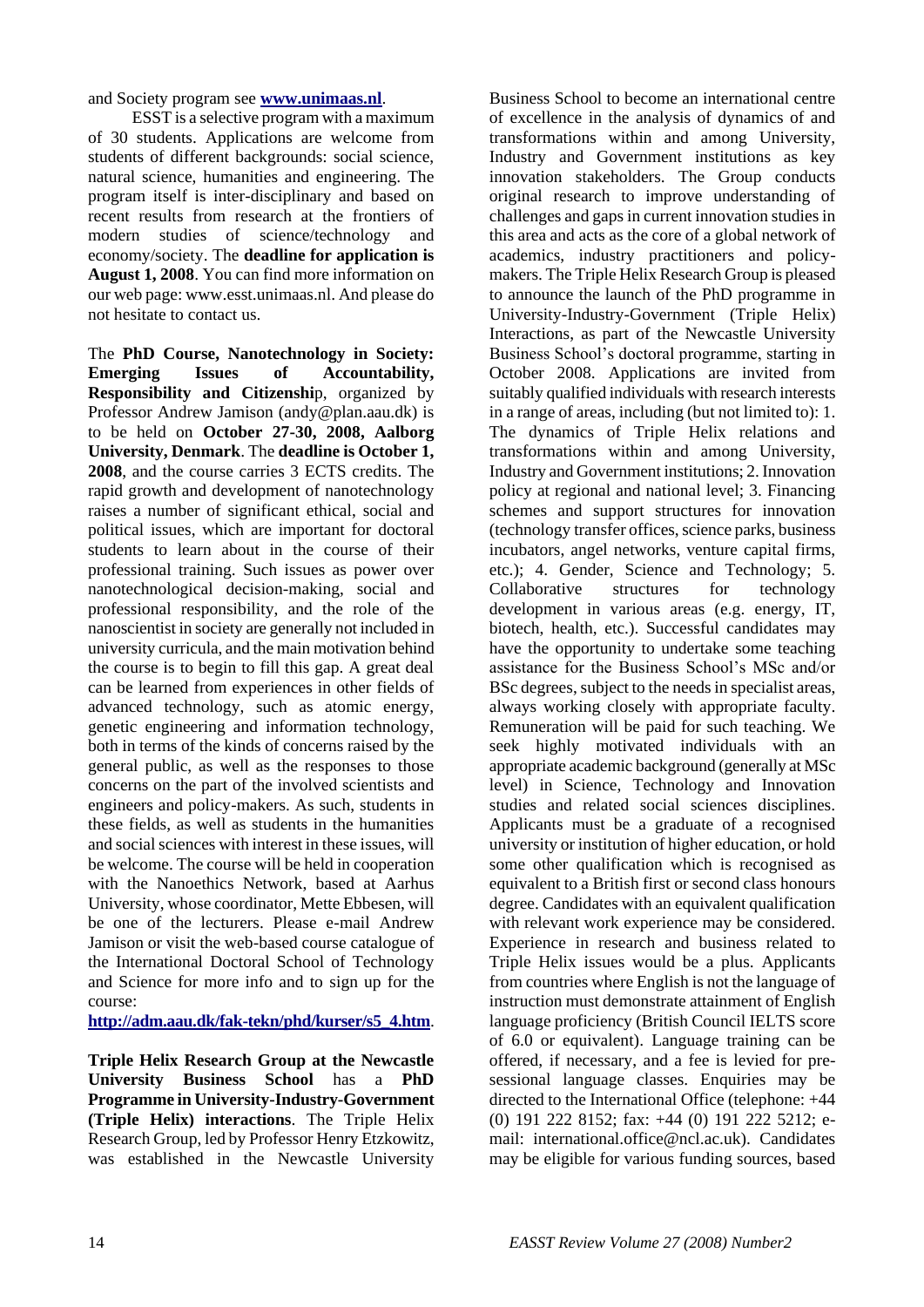on a variety of criteria. For general funding information you can consult the University"s Guide to Funding at:

### **<http://www.ncl.ac.uk/postgraduate/funding/>**.

**Applications can be made throughout the year, but preferably before 31 July 2008**, by submitting an application form together with a 5-10 page formal research proposal. The application will not be considered without a research proposal. An application form is available at the Postgraduate pages of the University's website (http://www.ncl.ac.uk/postgraduate/apply/). Please quote studentship code NUB01 when submitting your application. Enquiries about the application should in the first instance be made to the School's Secretary for Postgraduate Research Programmes, Ms Stefanie Szomoru, (s.l.szomoru@ncl.ac.uk). General information about the Business School"s doctoral programme can be found at http://www.ncl.ac.uk/nubs/postgrad/research/mphil\_ phd.htm. For specific details about the Triple Helix PhD Programme you can contact Dr. Marina Ranga (L.M.Ranga@ncl.ac.uk, tel. +44 191 243 0792).

A European Science and Society Summer School (E4S) on the subject of Deconstructing and Reconstructing Life: From Classification to Design will take place on 25-30 August 2008 in Heidelberg, Germany. E4S is an EU-funded initiative jointly organized by PhD students and faculty of the three institutes: European Molecular Biology Laboratory, European Institute of Oncology, and Harvard Kennedy School of Government. E4S will explore how new know-how and technologies emerging from the biological sciences are forcing us to re-examine our worldview, our conception of living organisms, species boundaries and the nature of life. We are inviting PhD students and postdocs from the life sciences, the social sciences and the humanities to apply for participation. Around twenty applicants will eventually be admitted and all expenses for their participation covered. Along with these junior members15-20 senior tutors originating from a range of disciplines will also take part. See http://www.embl.org/e4s. For questions please write to: e4s@embl.de.

# News from the Field

The Public Understanding of Science (http://pus.sagepub.com) has switched to an online submission system. Please direct all your submissions to **[http://mc.manuscriptcentral.com/](http://mc.manuscriptcentral.com/%20pscience)  [pscience](http://mc.manuscriptcentral.com/%20pscience)**. The journal is welcoming essays, commentaries and research studies that demonstrate new theoretical directions, policy considerations, and practical perspectives that illustrate how our thinking has evolved on topics related to the interrelationships between science and the public. Possible topics include (but are not limited to): perceptions of science or specific science areas and issues; popular representations of science; discursive activities on science; evaluative studies of science in the public arena (e.g., exhibitions, interactive science representations in different venues, such as museums, art spaces and other similar space); social movements on science-related issues; science in developing countries; science and culture; science and the environment; science and social justice; studies of public understanding and attitudes towards science and technology. Please send your manuscripts (5,000 words for research notes, essays and commentaries, and 9,000 words for theoretical essays and empirical studies including abstract and endnotes) in APA style to pscience@ucalgary.ca. Submission is ongoing.

Join the on-line Science Studies Network, recently set up for anyone interested in science and technology studies, the history and philosophy of science, medical history and ethics, etc. The group website includes a tagcloud application, in which members can be linked to researchers with similar interests by clicking on relevant keywords presented in a "cloud". There are also links to podcasts and discussions on STS themes. Recent podcasts explore issues such as: "Art and Science," "Scientists" Perspectives on STS," "Democratizing Science," "Media Technologies & Science," "How to do Interdisciplinary STS," "A Discussion with Nancy Cartwright," "Directions in History of Science," "Research, Policy, & Ethical Issues in Science," and "Cultural Studies of Science." To join the group, you will need to be a member of Facebook, http://www.facebook.com/. On your Facebook homepage, click on 'groups' and search for "UW Science Studies Network". When it appears on the screen, simply click "join group". You can also visit the Science Studies Network Homepage, http://depts.washington.edu/ssnet/.